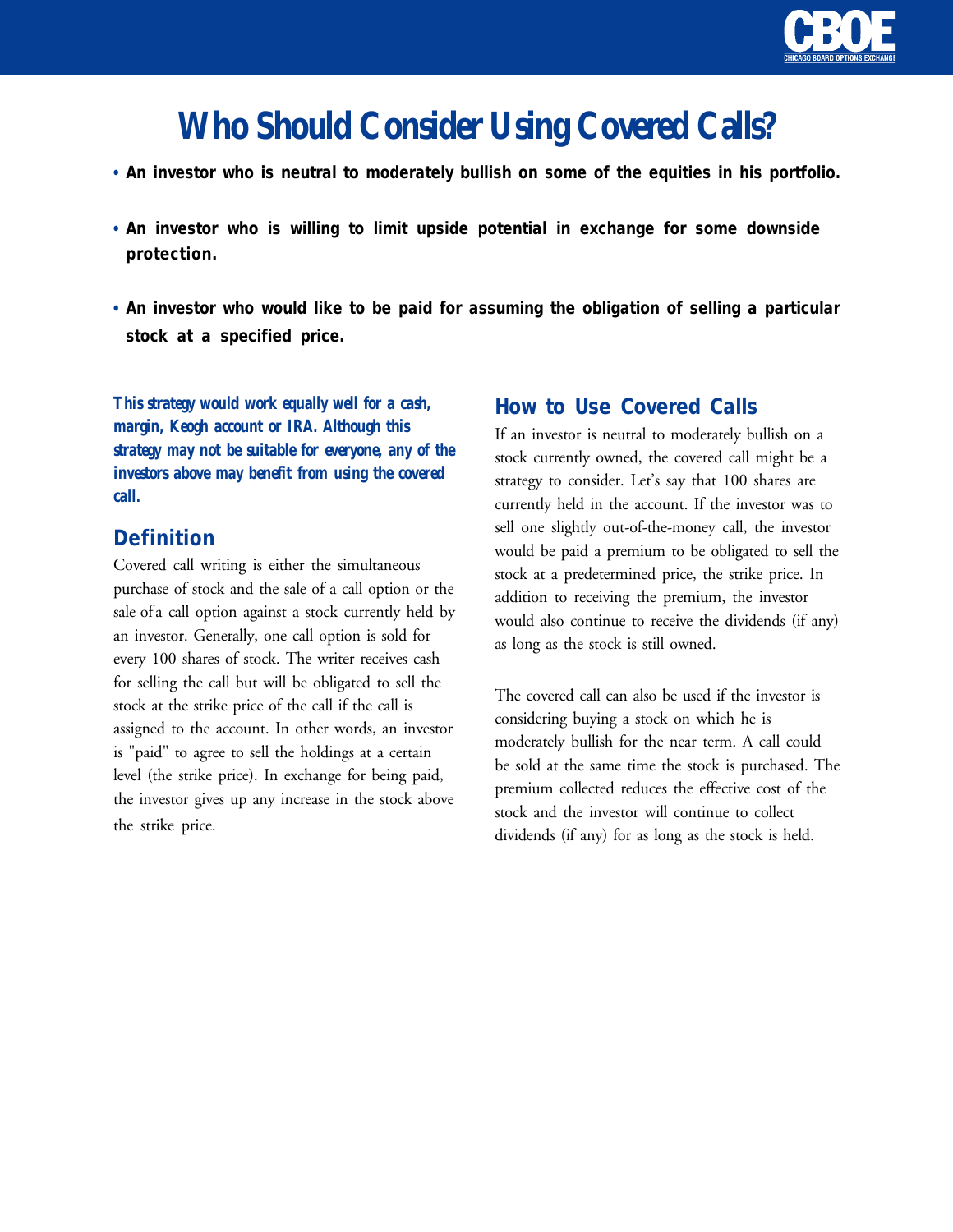*In either case the investor is at risk of losing the stock if it rises above the strike price. Remember, in exchange for receiving the premium for having sold the calls, the investor is obligated to sell the stock. However, as you will see in the following example, even though the investor has given up some upside potential there can still be a good return on the investment.*

Stock ZYX currently is priced at \$41.75, and the investor thinks this might be a good purchase. The threemonth 45 calls can be sold for \$1.25. Historically, ZYX has paid a quarterly dividend of \$0.25. By selling the three-month 45 call the investor is agreeing to sell ZYX at \$45 should the owner of the call decide to exercise the right to buy the stock. Keep in mind that the call owner may exercise the option if the stock is above \$45, because he will be able to buy the stock for less than it is currently trading for in the open market. But, as you will see, the investor's return will be greater than if he had held the stock until it reached \$45 and then sold it at that price.

Let's take a look at what happens to a covered call position as the underlying stock moves up or down. Commissions have not been taken into consideration in these examples; however, they can have a significant effect on your returns.

## *Buying 100 ZYX at \$41.75 and Selling 1 Three-Month 45 Call at \$1.25 I. ZYX remains below \$45 between now and expiration--call not assigned.*

The call option will expire worthless. The premium of \$1.25 and the stock position will be retained. In effect you have paid \$40.50 (which is also the breakeven price) for ZYX (\$41.75 purchase cost - \$1.25 premium received for sale of call). This would be offset by any dividends that were received, which in this example would be \$0.25.

When the ZYX call expires worthless, the covered call writer can sell another call going further out in time taking in additional premium. Once again, this produces an even lower purchase cost or breakeven.

If ZYX remains below \$45 for an entire year, the investor can sell these calls four times. For this example we will make the hypothetical assumption that the price of the stock and option premiums remain constant throughout the year.

\$1.25 (Call Premium Received)  $x 4 = $5$  in Premium + Any Dividends Paid = Total Income.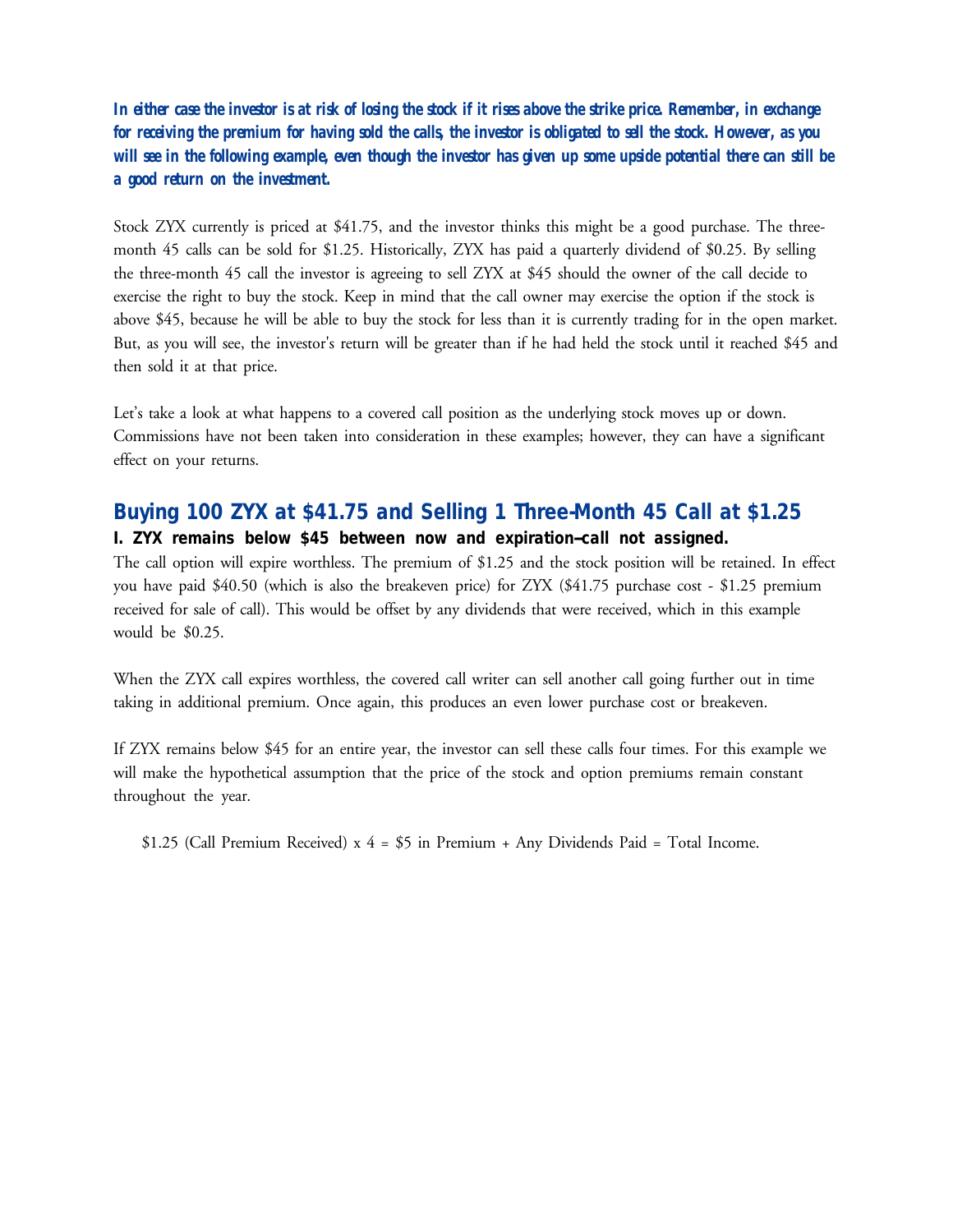#### *II. ZYX rises above 45 between now and expiration--call assigned.*

The call buyer can exercise the right to buy the stock and the call seller will have to sell ZYX at \$45, even though ZYX has risen above \$45. But remember the call seller has taken in the premium of the call and has been earning dividends (if any) on the stock.

If ZYX stock is called away at expiration:

| <b>Receive:</b> | \$45 for Stock         | \$4,500                                                      |
|-----------------|------------------------|--------------------------------------------------------------|
| Less:           | $\[ \$4,175 - $125 \]$ | Net Investment (Stock Cost - Premium Received)<br>( \$4,050) |
| <b>Return:</b>  | 11.11\%                | $$450*$                                                      |
|                 |                        |                                                              |

\*In three months plus dividends (if any) received.

#### *III. ZYX is right at \$45 at expiration.*

The seller of a call may be in situation I or II. The stock may be called away and the call writer will be obligated to sell ZYX at \$45. Alternatively, the stock may not be called away. A call could then be sold going further out in time, bringing in additional premium and further reducing the breakeven point.

## *Summary*

The covered call write is a strategy that has the ability to meet the needs of a wide range of investors. It can be used in your Keogh, margin, cash account or IRA against stock you already own or are planning on buying. Currently, there are short-term options listed on more than 2,000 stocks and more than 400 of those stocks also have LEAPS®, Long-term Equity AnticiPation Securities™, which are simply long-term stock and index options. Today's investor has a choice of short-term and long-term expirations, as well as multiple strike prices. This strategy is actually more conservative than just buying stock, due to the fact that you have taken in premium and lowered your breakeven price on the stock position. The covered write allows you to be paid for assuming the obligation of selling a particular stock at a specified price.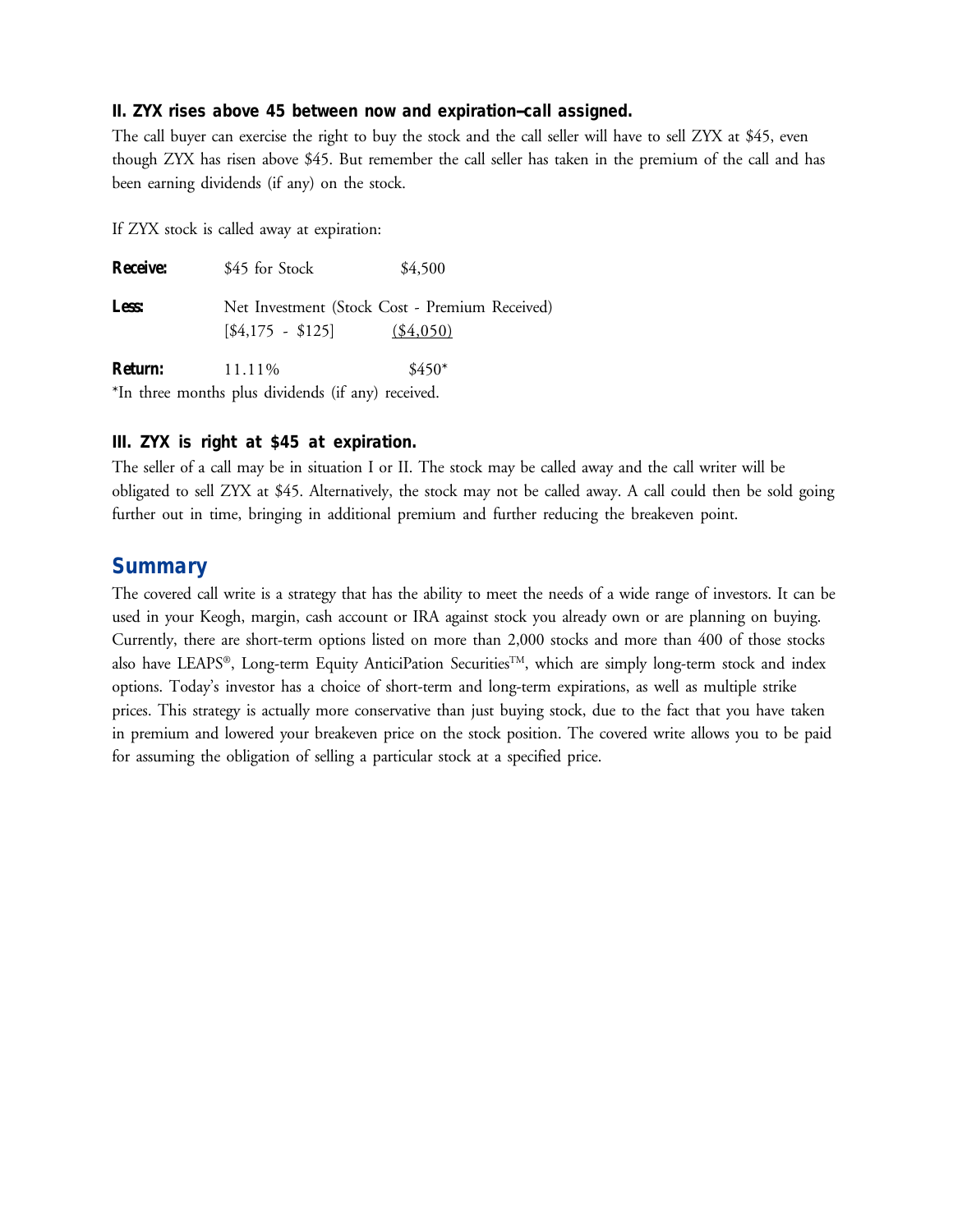## *Covered Call Worksheet*

| Date $\qquad \qquad$ |                                     |
|----------------------|-------------------------------------|
|                      | Stock Price                         |
| Strike Price         | Option Price                        |
| Expiration Month     |                                     |
|                      | Dividend Date(s) __________________ |
|                      |                                     |

## **Initial Funds Required Cash Account**

| 2. Plus Stock Commission                        |  |
|-------------------------------------------------|--|
| 3. Total Stock Cost                             |  |
| 4. Option Premium<br>(# of Calls x Price x 100) |  |
| 5. Less Option Commission                       |  |
| 6. Net Option Premium<br>$(Line 4 - Line 5)$    |  |
| 7. Total Investment<br>$(Line 3 - Line 6)$      |  |

### *Call Assigned, Stock Called Away (Stock At Or Above Strike)*

| 8. Sell _________ Shares @ Strike _______                        |           |
|------------------------------------------------------------------|-----------|
| 9. Less Commission On Stock Sale (Assignment)                    |           |
| 10. Plus Net Option Premium (Line 6)                             |           |
| 11. Less Total Stock Cost (Line 3)                               |           |
| 12. Profit On Net Stock Position                                 |           |
| 13. Plus Projected Dividend(s) on<br>Shares                      | $\ddot{}$ |
| 14. Net Profit                                                   |           |
| 15. Percentage Return For Period<br>(Line 14 divided by Line 7)  |           |
| 16. Annualized Return*<br>(Line 15 x 365 divided by $#$ of Days) |           |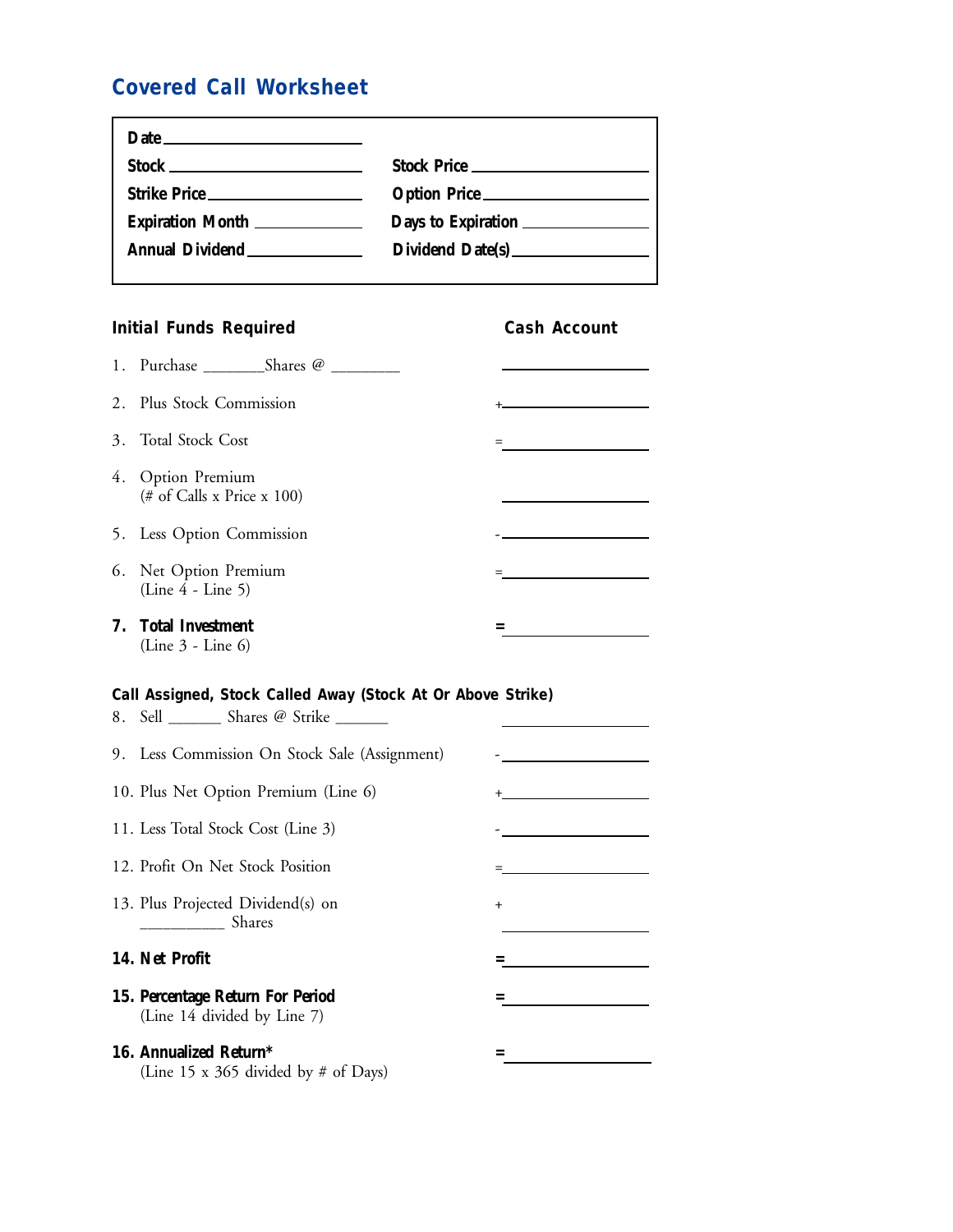## *Call Not Assigned, Stock Not Called Away (Stock At Or Below Strike)*

|                                                       | <b>Cash Account</b> |
|-------------------------------------------------------|---------------------|
| 17. Total Investment (Line 7)                         |                     |
| 18. Less Projected Dividend(s) on<br>Shares (Line 13) |                     |
| 19. Net Cost at Expiration                            |                     |
| 20. Breakeven Price at Expiration                     |                     |
| (Line 19 divided by # of Shares)                      |                     |

\*Please Note: The profit or loss and annualized rate of return calculated will be achieved only if the parameters described can be duplicated and there is no certainty of this occurring.